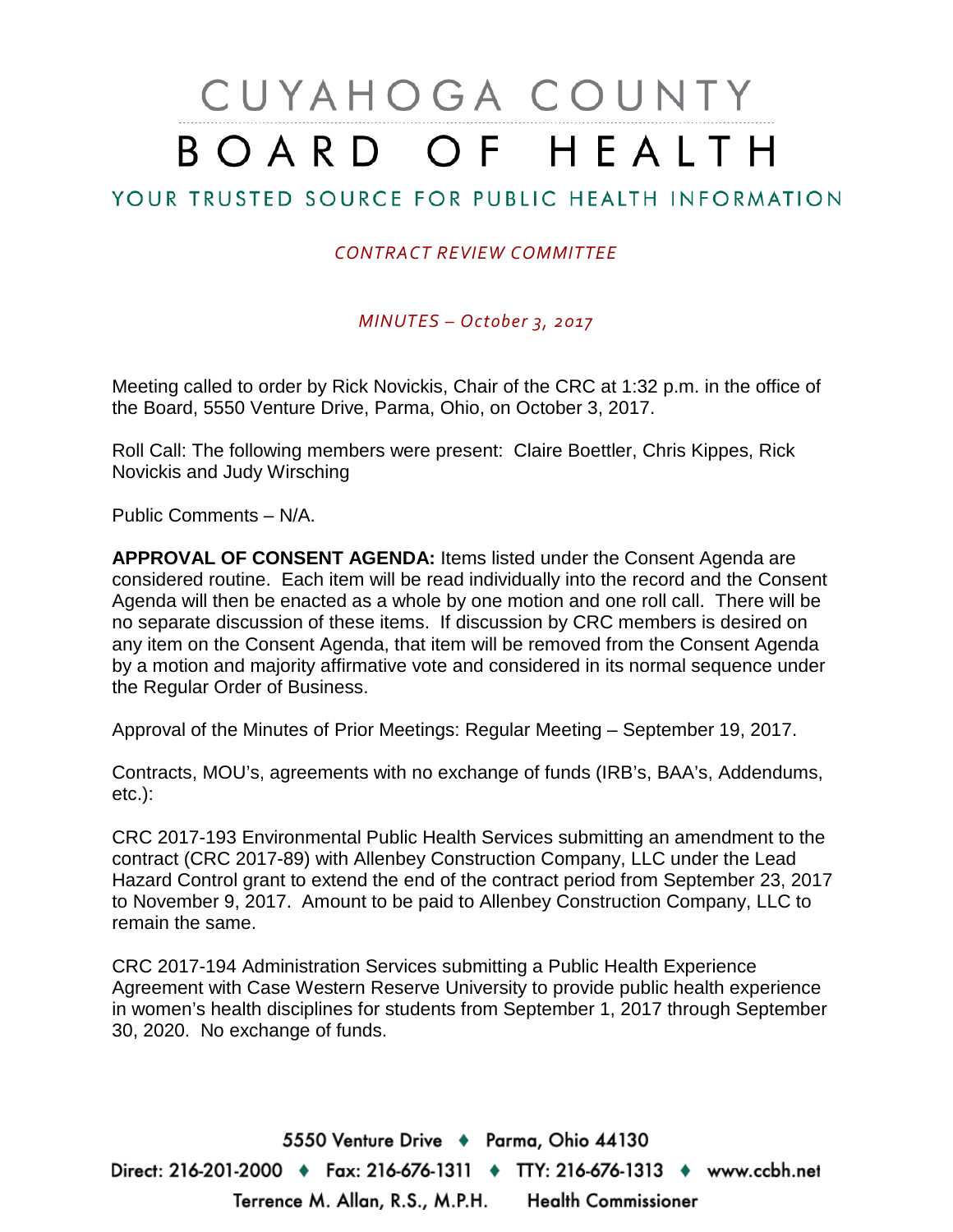It was moved by Claire Boettler, seconded by Judy Wirsching, that the consent agenda, including the minutes of the September 19, 2017 Regular CRC meeting be approved.

The Secretary called the roll:

Ayes: Claire Boettler, Chris Kippes, Rick Novickis and Judy Wirsching

#### **CONTRACTS AND AWARDS:**

Tabled Items

*Household Sewage Program*

CRC 2017-175  $7242 \text{ W } 130^{\text{th}}$  St. Middleburg Heights, Ohio 44130

*No Action at this time on item CRC 2017-175.*

CRC 2017-176 7595 Webster Rd. Middleburg Heights, Ohio 44130

Household Sewage program Bid Opening presented by: Nate McConoughey

It was moved by Claire Boettler, seconded by Chris Kippes that the following quote (CRC 2017-176) for 7595 Webster Rd., Middleburg Heights, Ohio 44130 be accepted as the lowest and best, and a contract be awarded to Suburban Septic Services, Inc. in the amount of \$16,400.00 (ref. enclosed).

The Secretary called the roll:

Ayes: Claire Boettler, Chris Kippes, Rick Novickis and Judy Wirsching

New Items For Review

Bid/Quote Openings ≥ \$25,000.00

Lead program Bid Opening presented by: Stephanie McConoughey

It was moved by Chris Kippes, seconded by Judy Wirsching that the following quote (CRC 2017-195) for 4417 East 131st St., Garfield Heights, Ohio 44125 be accepted as the lowest and best, and a recommendation that a contract be awarded to MCM Home Services in the amount of \$28,225.00 be submitted to the Board for approval (ref. enclosed).

5550 Venture Drive + Parma, Ohio 44130 Direct: 216-201-2000 ♦ Fax: 216-676-1311 ♦ TTY: 216-676-1313 ♦ www.ccbh.net Terrence M. Allan, R.S., M.P.H. **Health Commissioner**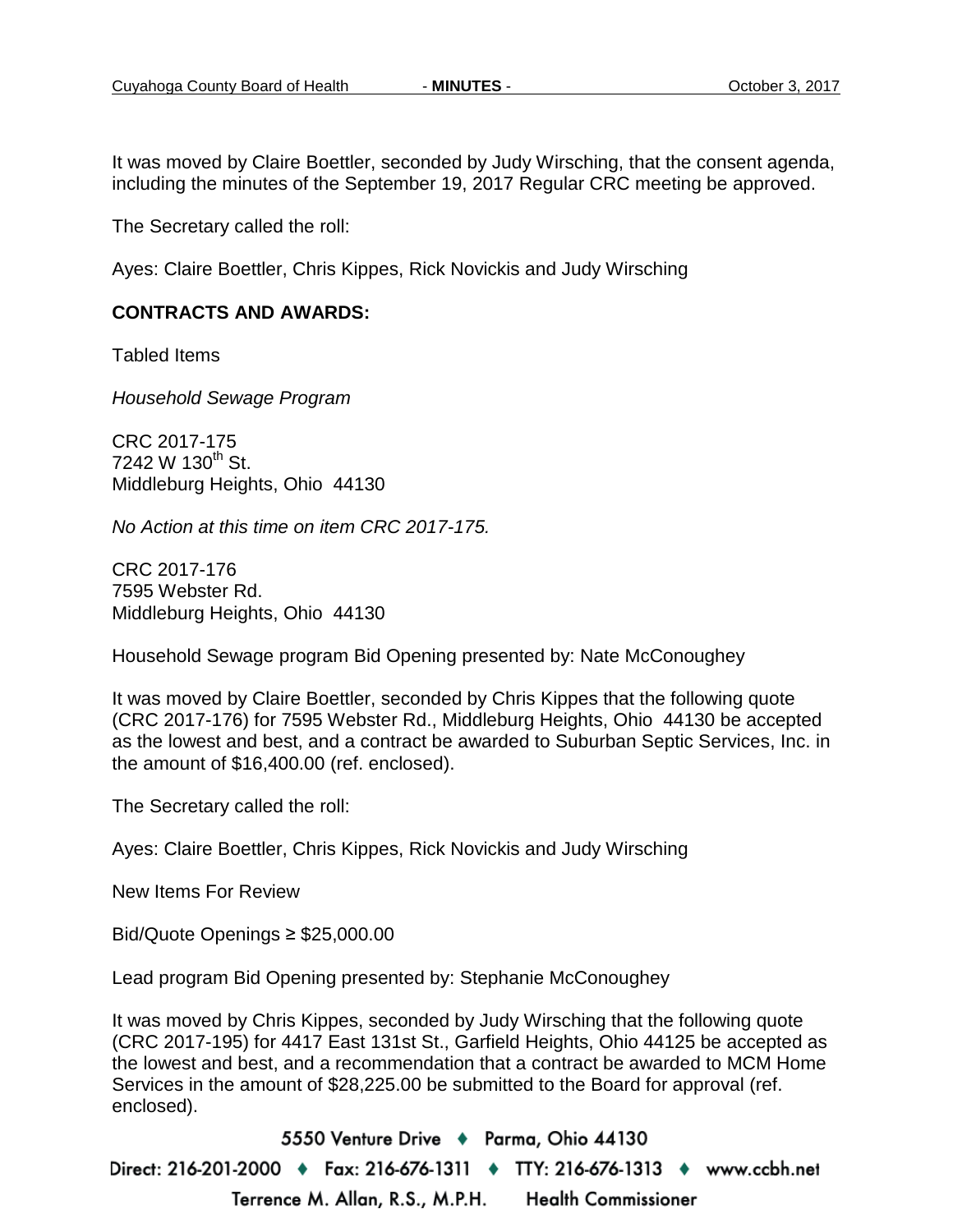The Secretary called the roll:

Ayes: Claire Boettler, Chris Kippes, Rick Novickis and Judy Wirsching

Bid/Quote Openings < \$25,000.00

Lead program Bid Opening presented by: Stephanie McConoughey

It was moved by Chris Kippes, seconded by Judy Wirsching that the following quote (CRC 2017-196) for 6173 Turney Rd., Garfield Heights, Ohio 44125 be accepted as the lowest and best, and a contract be awarded to American Builders & Applicators in the amount of \$13,450.00 (ref. enclosed).

The Secretary called the roll:

Ayes: Claire Boettler, Chris Kippes, Rick Novickis and Judy Wirsching

Household Sewage program Bid Opening presented by: Nate McConoughey

It was moved by Judy Wirsching, seconded by Rick Novickis that the following quote (CRC 2017-197) for 7236 W 130th St., Middleburg Heights, Ohio 44130 be accepted as the lowest and best, and a contract be awarded to Suburban Septic Services, Inc. in the amount of \$16,325.00 (ref. enclosed).

The Secretary called the roll:

Ayes: Claire Boettler, Chris Kippes, Rick Novickis and Judy Wirsching

Expenditures: Contracts up to \$25,000.00

It was moved by Judy Wirsching, seconded by Chris Kippes that the contract (CRC 2017-198) with Zscape Horticulture, LLC for snow removal services from November 1, 2017 through April 30, 2019 for \$165.00 per push and \$90.00 per salt application for parking lot maintenance and \$35.00 per push and \$35.00 per salt application for sidewalk maintenance and additional services as needed (per prices outlined in the contract) be approved.

Presented by: Rebecca Burke

Purpose: To provide snow removal services at CCBH's facility.

Funding Source: 100% funded through CCBH General Revenue.

The Secretary called the roll:

5550 Venture Drive + Parma, Ohio 44130

Direct: 216-201-2000 ♦ Fax: 216-676-1311 ♦ TTY: 216-676-1313 ♦ www.ccbh.net Terrence M. Allan, R.S., M.P.H. **Health Commissioner**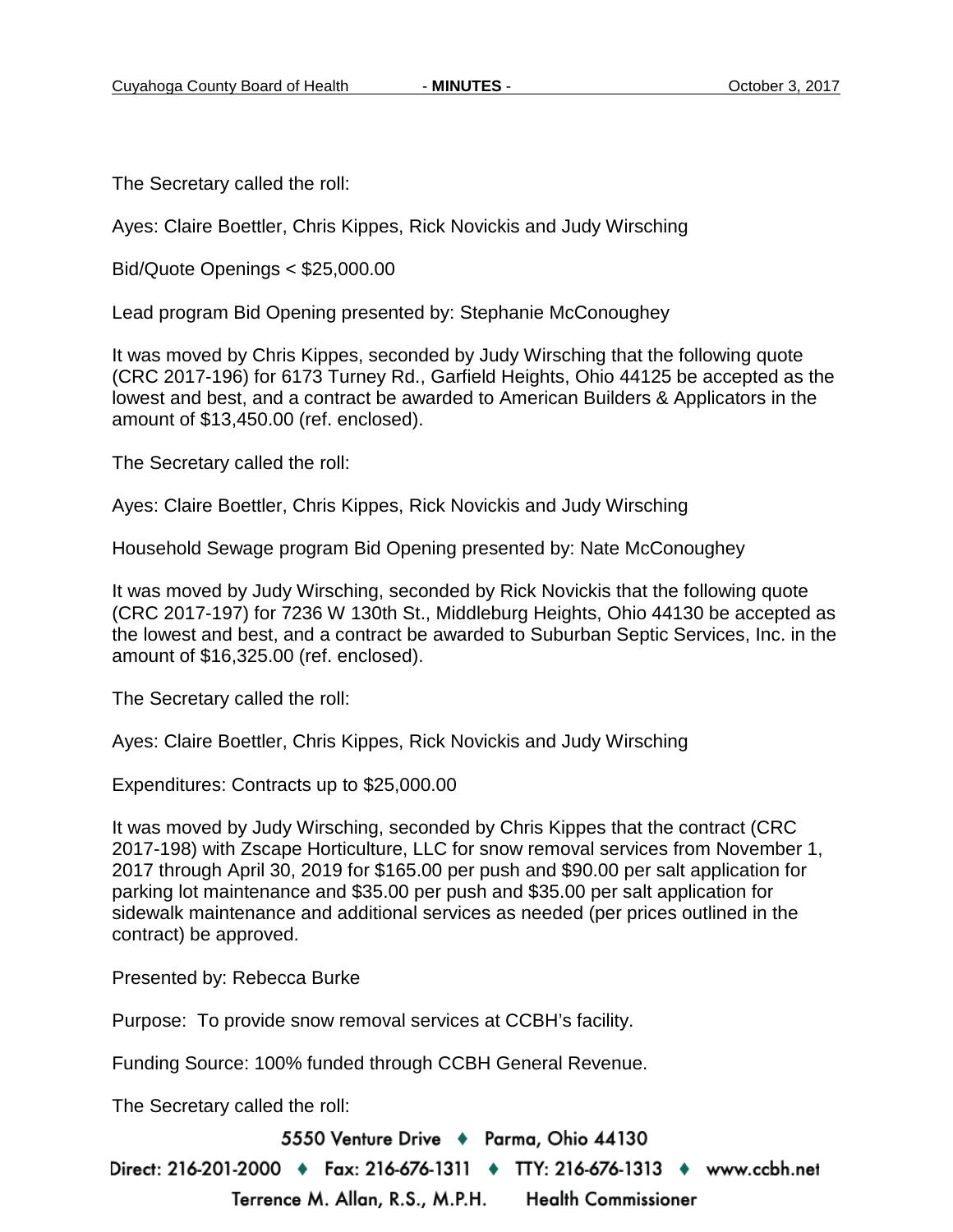Cuyahoga County Board of Health

- MINUTES -

Ayes: Claire Boettler, Chris Kippes, Rick Novickis and Judy Wirsching

Revenue Generating Agreements up to \$25,000.00

None

**Contract Rescissions** 

None

**Other Business** 

The Clerk asked the Committee to consider re-scheduling the Regular Meeting of the CRC scheduled for November 7, 2017 at 1:30 p.m. due to it conflicting with the PHAB Site Visit. The Committee was asked to consider moving the meeting to November 6, 2017.

It was moved by Chris Kippes, seconded by Rick Novickis to move the Regular Meeting of the CRC scheduled for November 7, 2017 at 1:30 p.m. to November 6, 2017 at 9:00 a.m.

The Secretary called the roll:

Ayes: Claire Boettler, Chris Kippes, Rick Novickis and Judy Wirsching

Public Comment - N/A.

Thereupon, it was moved by Claire Boettler, seconded by Chris Kippes, that the following Motion be adopted:

BE IT RESOLVED that the meeting be adjourned at 1:49 p.m.

The Secretary called the roll:

Ayes: Claire Boettler, Chris Kippes, Rick Novickis and Judy Wirsching

Committee Chair

∩lerk.

5550 Venture Drive + Parma, Ohio 44130 Direct: 216-201-2000 • Fax: 216-676-1311 • TTY: 216-676-1313 • www.ccbh.net Terrence M. Allan, R.S., M.P.H. **Health Commissioner**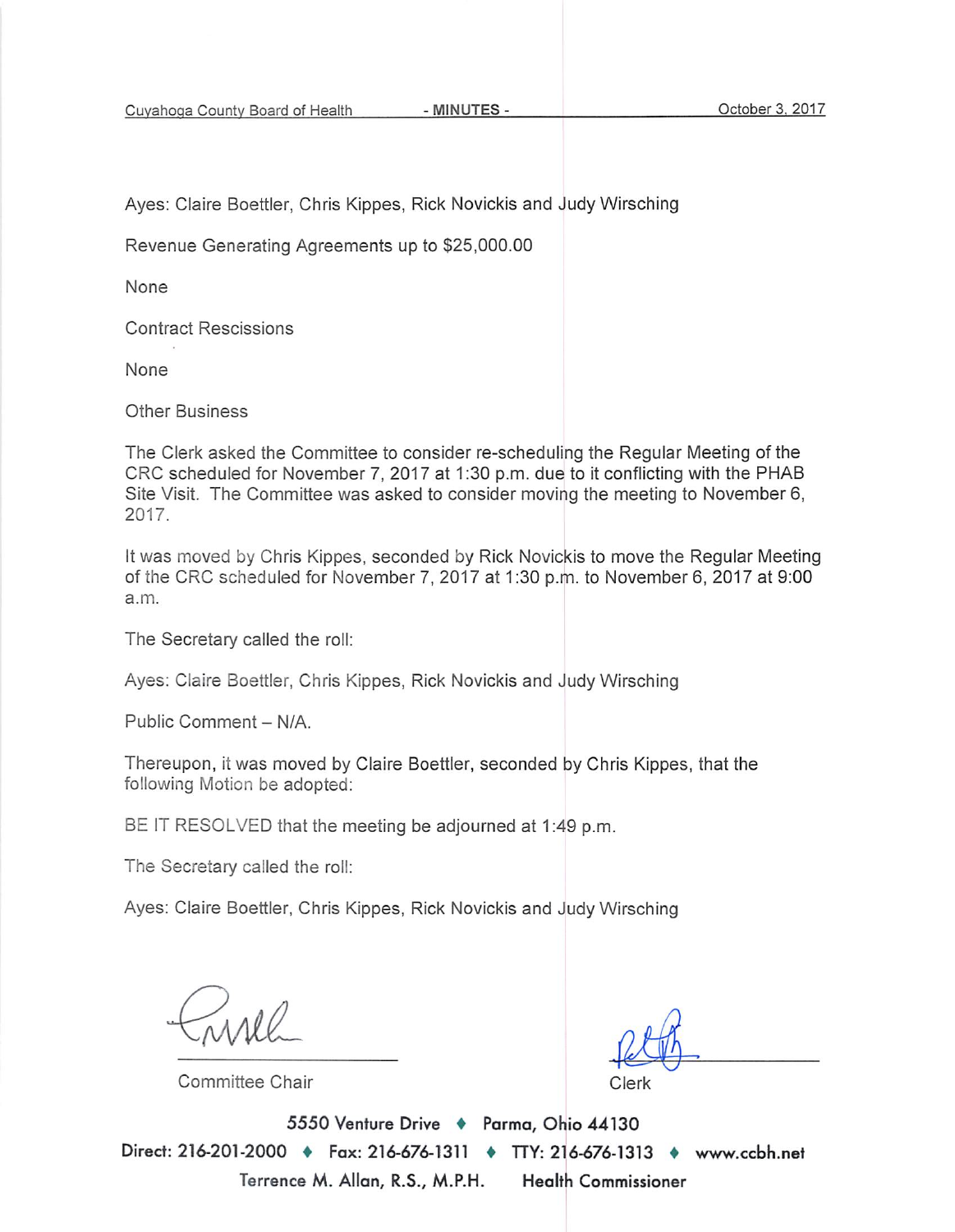# **WORKING QUOTE RESULTS**

#### **Project Address**

**Name: Address:** 7595 Webster **City,State, Zip:** Middleburg Heights, Ohio 44130 **PPN # of Bedrooms** 3 374‐10‐020 Amy Wicklund

## **PROJECT 100% FUNDED**

**The following quotes were received and opened:** 

| <b>NAME OF CONTRACTOR</b>   |                      |
|-----------------------------|----------------------|
| Suburban Septic Service Inc | S <sub>16</sub> .400 |

| <b>Person Opening Quotes:</b> | <b>Selected By:</b>                   |  |  |  |  |
|-------------------------------|---------------------------------------|--|--|--|--|
| Marlene Skovenski             | Domenica McClintock, Nate McConoughey |  |  |  |  |

Project awarded to: Suburban Septic Services Inc.

Notes: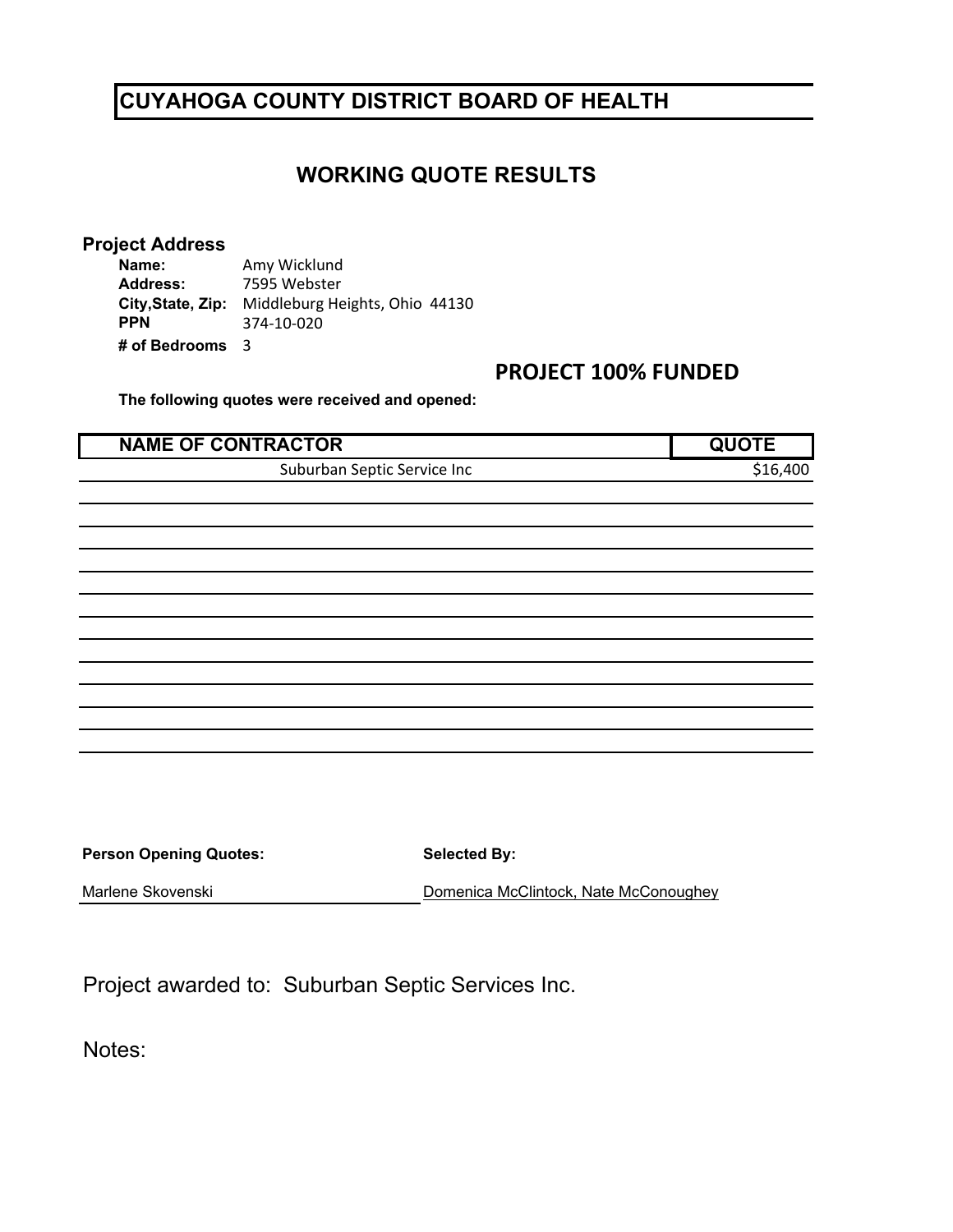## **QUOTE RESULTS**

#### **Project Address**

| Name:          | Mary Hall                                 |
|----------------|-------------------------------------------|
| Address:       | 4417 E.131st St.                          |
|                | City, State, Zip: Garfield Hts., OH 44137 |
| <b>CRC No:</b> | CRC 2017-195                              |

**The following quotes were received and opened:**

| <b>NAME OF CONTRACTOR</b>       | <b>QUOTE</b> | LEAD     | HН      | <b>MATCH</b> |
|---------------------------------|--------------|----------|---------|--------------|
| American Builders & Applicators | \$29,870     | \$28,750 | \$1.120 | \$18,750     |
| <b>CB Mullins</b>               | \$29,280     | \$27,580 | \$1.700 | \$17,580     |
| <b>MCM Homeservices</b>         | \$28,225     | \$27,525 | \$700   | \$17,525     |

**ESTIMATE:** \$26,785.00

**Recommended award: MCM Home Services**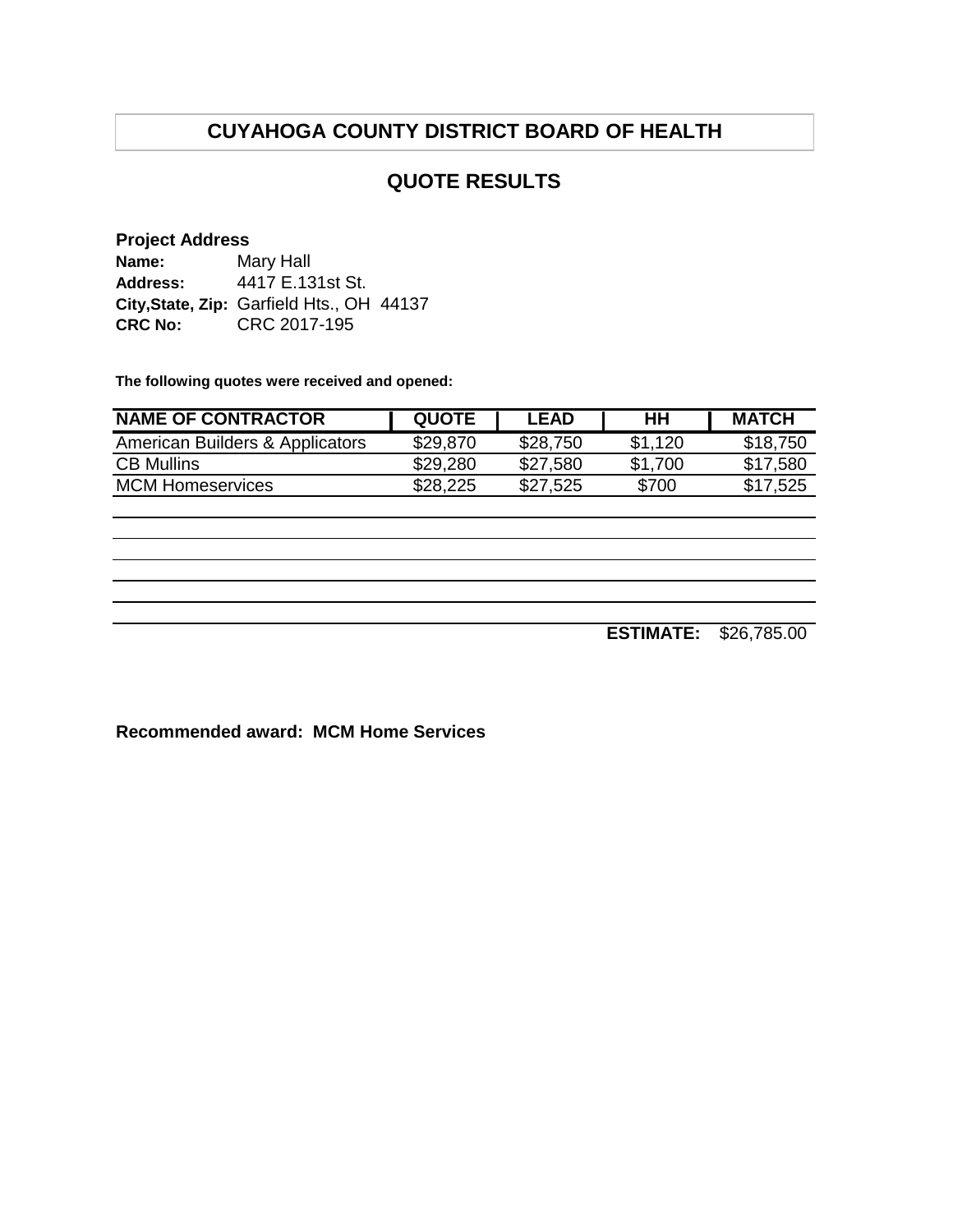## **QUOTE RESULTS**

#### **Project Address**

| Name:          | Alfred Werman                             |
|----------------|-------------------------------------------|
| Address:       | 6173 Turney Rd.                           |
|                | City, State, Zip: Garfield Hts., OH 44125 |
| <b>CRC No:</b> | CRC 2017-196                              |

**The following quotes were received and opened:**

| <b>NAME OF CONTRACTOR</b>       | <b>QUOTE</b> | LEAD     | HН  | <b>MATCH</b> |
|---------------------------------|--------------|----------|-----|--------------|
| <b>Allenbey Construction</b>    | \$15,450     | \$15,450 | \$0 | \$5,450      |
| American Builders & Applicators | \$13,450     | \$13,450 | \$0 | \$3,450      |
| <b>CB Mullins</b>               | \$14.450     | \$14.450 | \$0 | \$4,450      |
| <b>MCM Homeservices</b>         | \$15,700     | \$15,700 | \$0 | \$5,700      |

**ESTIMATE:** \$15,600.00

**Recommended award: American Bldrs. & Applicators**